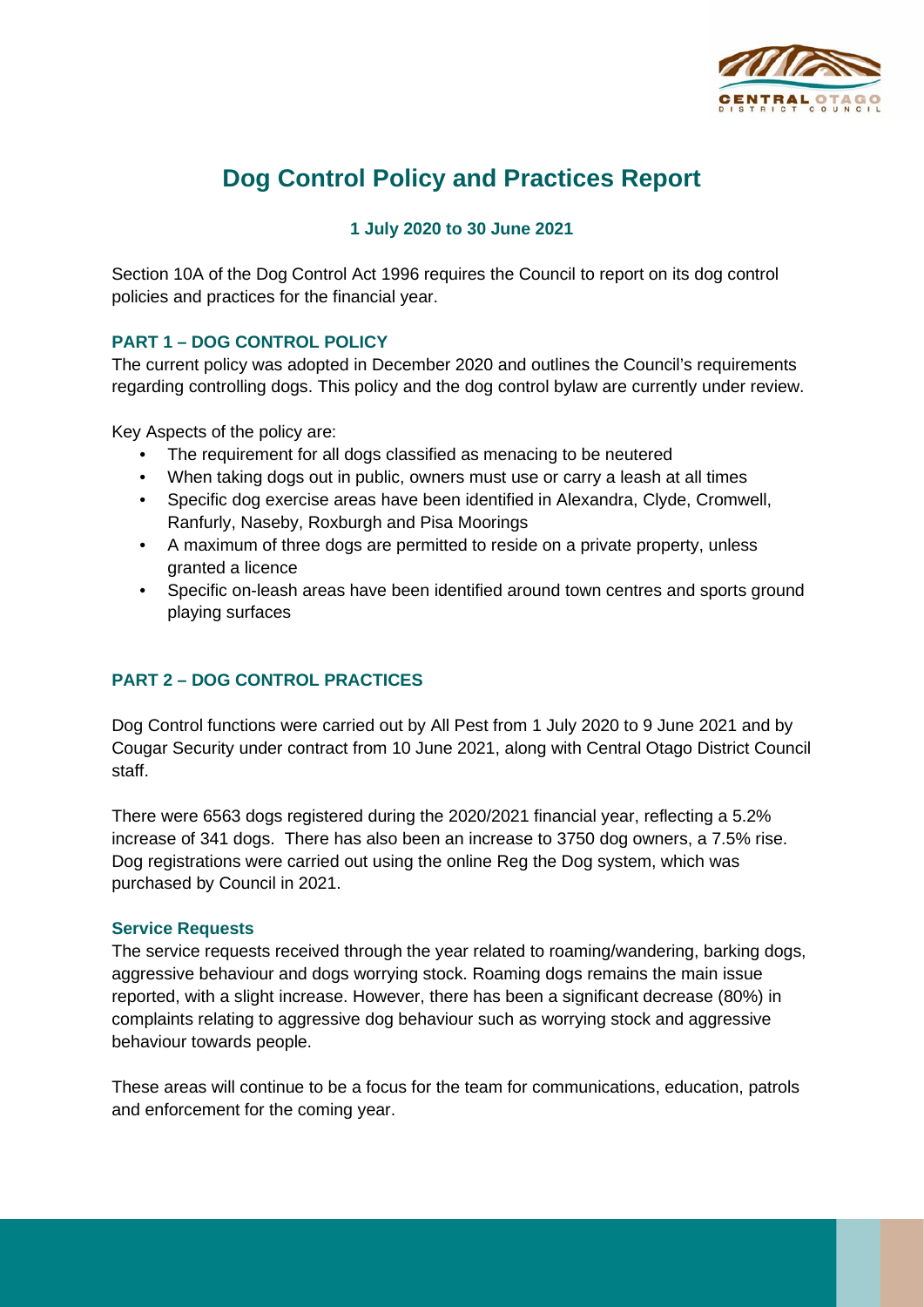

### **Dog Registration Fees**

Dog control and enforcement activity is funded through dog registration and impounding fees. The registration fees for the 2020-2021 registration period remained the same as the previous year:

- Working dogs \$12.00
- Pet dogs \$55.00

Non-payment of registration fees within the required timeframe incurs a 50% penalty added to the initial registration fee, followed by issue of infringement notices. Unpaid infringement fines are referred to the Courts for collection.

298 deceased dogs were reported in the Central Otago District over this registration period.

#### **Microchipping**

All dogs registered for the first time on or after 1 July 2006 and all dogs classified as dangerous or menacing since 1 December 2003 are required to be microchipped.

Council has been working with dog owners throughout the year to microchip dogs as required by legislation, which resulted in an 8% increase (294) in dogs being microchipped:

- 3684 dogs are microchipped
- 2580 dogs are not microchipped or no microchip number recorded in Reg the Dog

1104 of the dogs not microchipped are required to be, with the remainder currently registered as working dogs and are exempt from microchipping. This is an area of focus for 2021 – 2022, as it appears some dogs have been previously registered as working dogs by the owners incorrectly, in that they do not appear to meet the statutory definition of a working dog.

#### **Disqualified and Probationary Owners**

There was one disqualified owner issued during this period. However, this is currently subject to an appeal to the district court and is ongoing.

There are no probationary owners in the Central Otago District.

#### **Menacing and Dangerous Dogs**

There are no dogs classified as dangerous for the 2021-2022 registration period.

There are 8 dogs classified as menacing under Section 33A (observed or reported behaviour) and no dogs identified as menacing under Section 33C (based on type or breed) of the Dog Control Act in 2021/2022.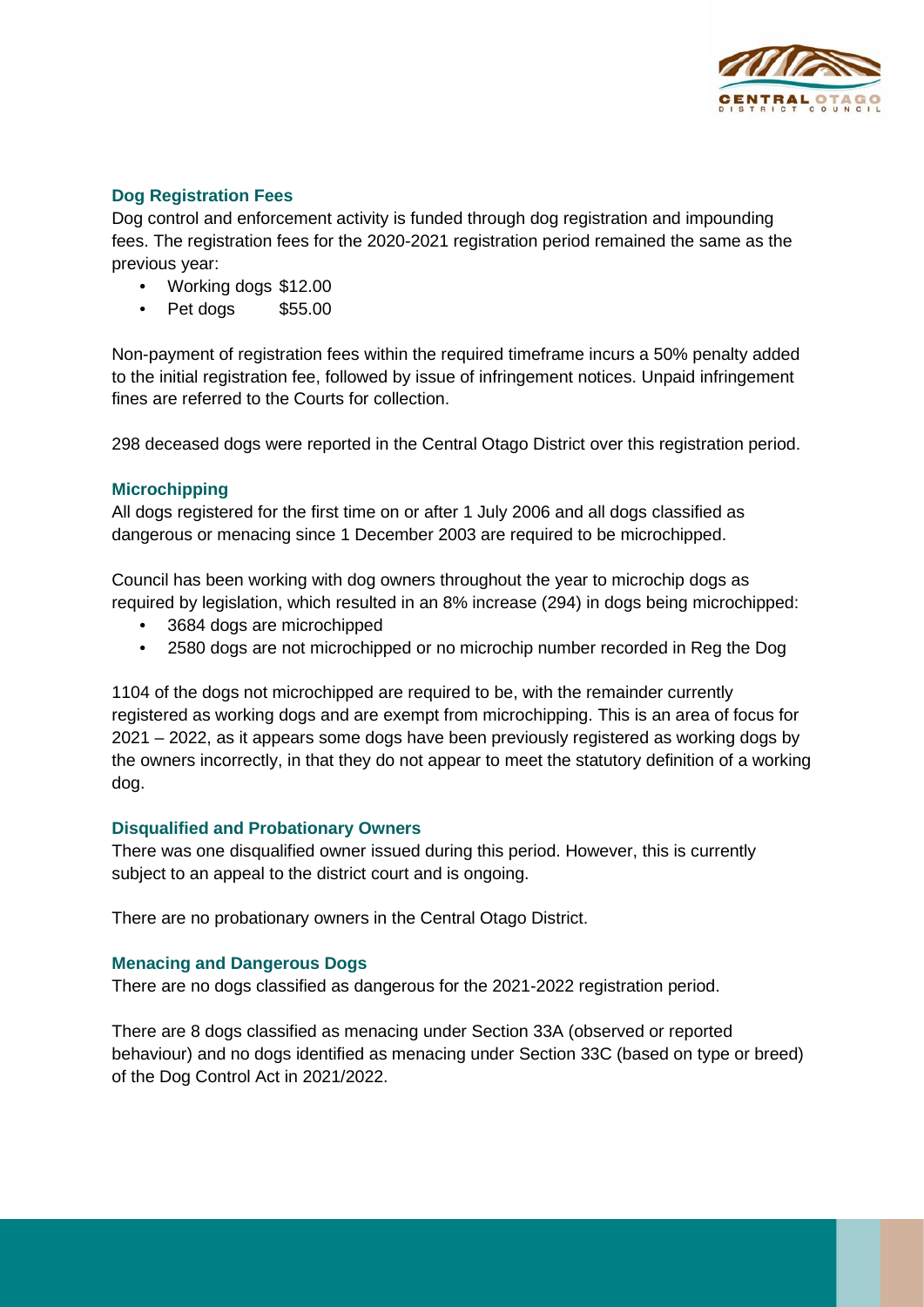

## **PART 3 – STATISTICAL INFORMATION**

This section describes the number and type of complaints received, and the manner in which Council has responded to address the complaints and general issues regarding dogs over the last year.

Dog Control is a high area of focus for the Central Otago District Council, which strives to undertake the following key factors:

- a. To have all dogs that live in the district registered
- b. Ensure all dogs are kept under control at all times
- c. Ongoing education of dog owners regarding their responsibilities and obligations

| <b>Category of Complaint</b>            | 2020-2021      | 2019-2020 |  |
|-----------------------------------------|----------------|-----------|--|
| <b>Public Safety related complaints</b> |                |           |  |
| Dog attack on people - minor            | 1              | 5         |  |
| Dog attack on people - serious          | 0              | 5         |  |
| Dog attack on animal - minor            | $\overline{2}$ | 8         |  |
| Dog attack on animal - serious          | 4              | 5         |  |
| Dog attack on stock (worrying)          | $\overline{2}$ | 10        |  |
| Dog rushing                             | 20             | 29        |  |
| Wandering/roaming dogs                  | 204            | 197       |  |
| General concern                         | 0              | 3         |  |
| <b>Non-safety Concerns</b>              |                |           |  |
| <b>Barking</b>                          | 64             | 60        |  |
| Fouling                                 | 5              | 4         |  |

#### **Attacks**

When an attack occurs on a person or animal, the incident can be extremely distressing to all parties involved.

There has been a significant decrease in the number of dog attacks over the last year. Dog control officers are continuing to educate, patrol and enforce as required.

#### **Wandering and Roaming Dogs**

The number of roaming dogs remains the largest issue for dog control officers. Roaming dogs can frighten, intimidate and annoy the community in addition to potentially attacking people and other dogs. Additional patrols and communications on responsible dog ownership were undertaken through the year.